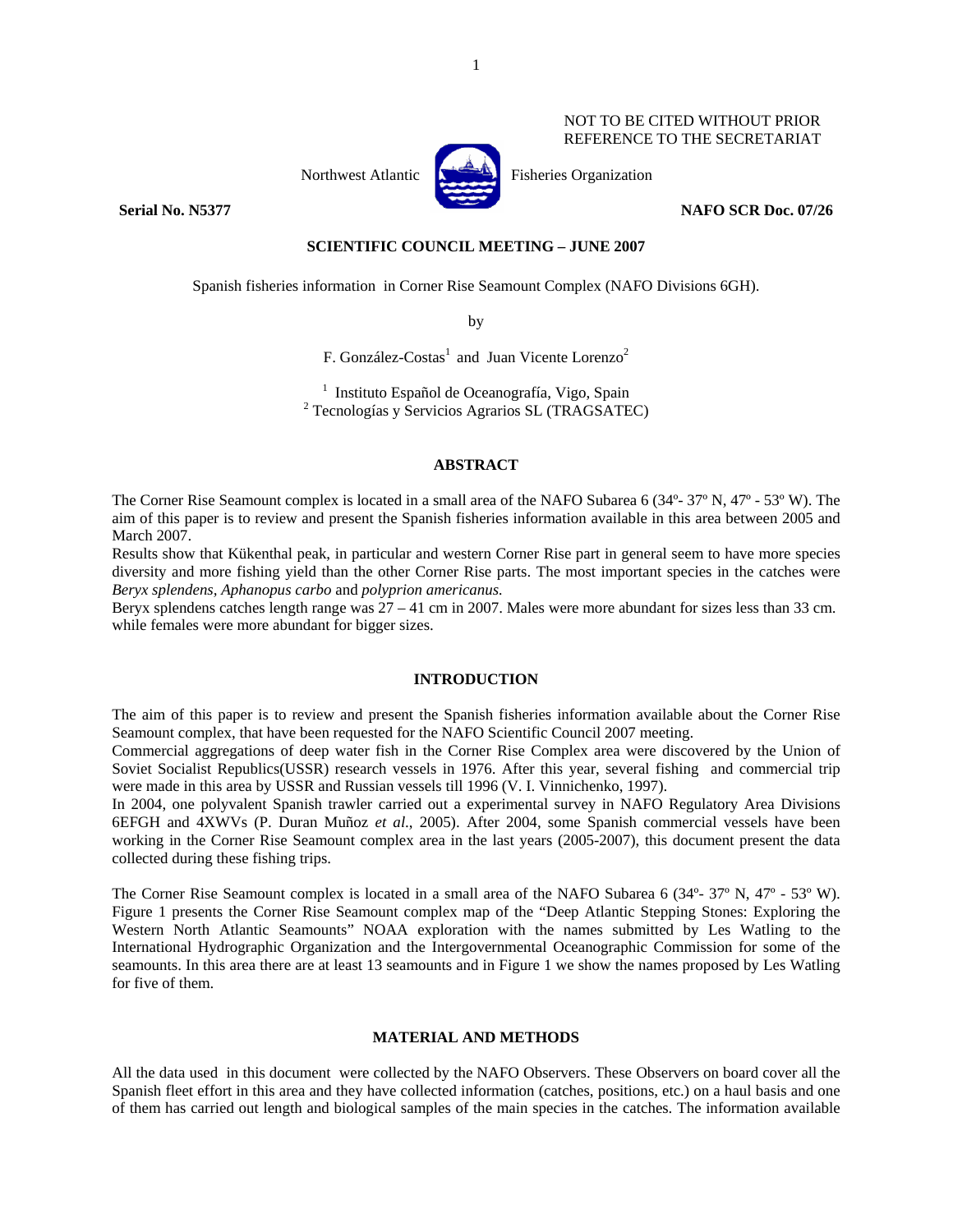come from 125 hauls carried out by four vessels between 2005 and march 2007. Figure 2 shows the map with the hauls positions by year.

Fishing Operations (Method):

Two different fishing operation have been carried out in this area by these vessels: One was a pelagic trawl over the peaks called "cucharada" with the trawl gear "Pedreira" (OTB) used in the NAFO Regulatory Area (NRA). And the other was a normal pelagic trawl with a pelagic trawl gear (OTM). Both gears with 130 mm cod-end mesh size. Figure 3 shows the position hauls for each of the gears.

### **RESULTS**

Table 1 presents the effort (hours), number of hauls and the mean trawl time per haul by year and gear carried out by the four vessels in each Corner Rise Seamount. Lyman peak, in the Eastern part, and one peak with unknown name between Verrill and Lyman peak (called in these document tables as C - 3), in the central part of the Corner Rise, was only fished in 2005 with the OTM gear. Kükenthal seamount, in the western part, has been the peak with more effort and hauls and the unique fished in the three years (2005-2007) with both gears.

The OTB mean trawl time per haul was smaller than the OTM gear. The real trawl time with the OTB gear in the "cucharada" fishing operation is very short due to the small area of the peaks. In many hauls, the trawl came and back over the peak area. In the OTM mean trawl time per haul is large and in this case the gear can be trawl outside of the peak area.

The most important species in the catches were *Beryx splendens, Aphanopus carbo* and *polyprion americanus.* These three species were the 98% of the total catches.

Table 2 presents the catches in each peak by species, gear and year. It can be observed that in 2005 for the same gear (OTM), the species composition were different between Corner rise areas, in the western part the diversity of species were more than in the central and eastern part. The species more abundant in the western part was *Beryx splendens* and in the central and eastern part was Sebastes spp. Between gears it seems that the catch composition diversity of OTB gear was greater than the OTM gear. To highlight that the hight 2005 *Polyprion americanus* catches in Kükenthal peak not appear in 2006 and 2007 catches in the same peak.

Table 3 shows the CPUE (Kg/Hour) for the different species by seamount, year and gear. The CPUE in the western part of Corner Rise complex are much bigger than in the central and eastern part. To highlight the high *Beryx splendens* CPUE in Kükenthal peak for both gears although bigger with the OTB gear. CPUE, for the same species, between years are very changeable.

There were only biological and length distributions samples for 2007 catches. Figure 4 shows the 2007 catches length distributions for *Beryx splendens* measured to the fork, the length range was 27 – 41 cm and the most abundant length in the catches were between 33 and 36 cm. This length distributions are very similar to the length distributions presented by V. I. Vinnichenko in 1997, but are not comparable to the length distributions presented by P. Duran Muñoz *et al*. because these were measured to the total length.

Figure 5 presents the males sex ratio by length, it can be observed that males were more abundant for sizes less than 33 cm. while females were more abundant for bigger sizes.

#### **CONCLUSION**

Kükenthal peak, in particular and western Corner Rise part in general seem to have more species diversity and more fishing yield than the other Corner Rise parts.

The most important species in the catches were *Beryx splendens, Aphanopus carbo* and *polyprion americanus.* The OTB CPUE are greater than the OTM.

Beryx splendens catches length range was 27 – 41 cm. Males were more abundant for sizes less than 33 cm. while were more abundant for bigger sizes.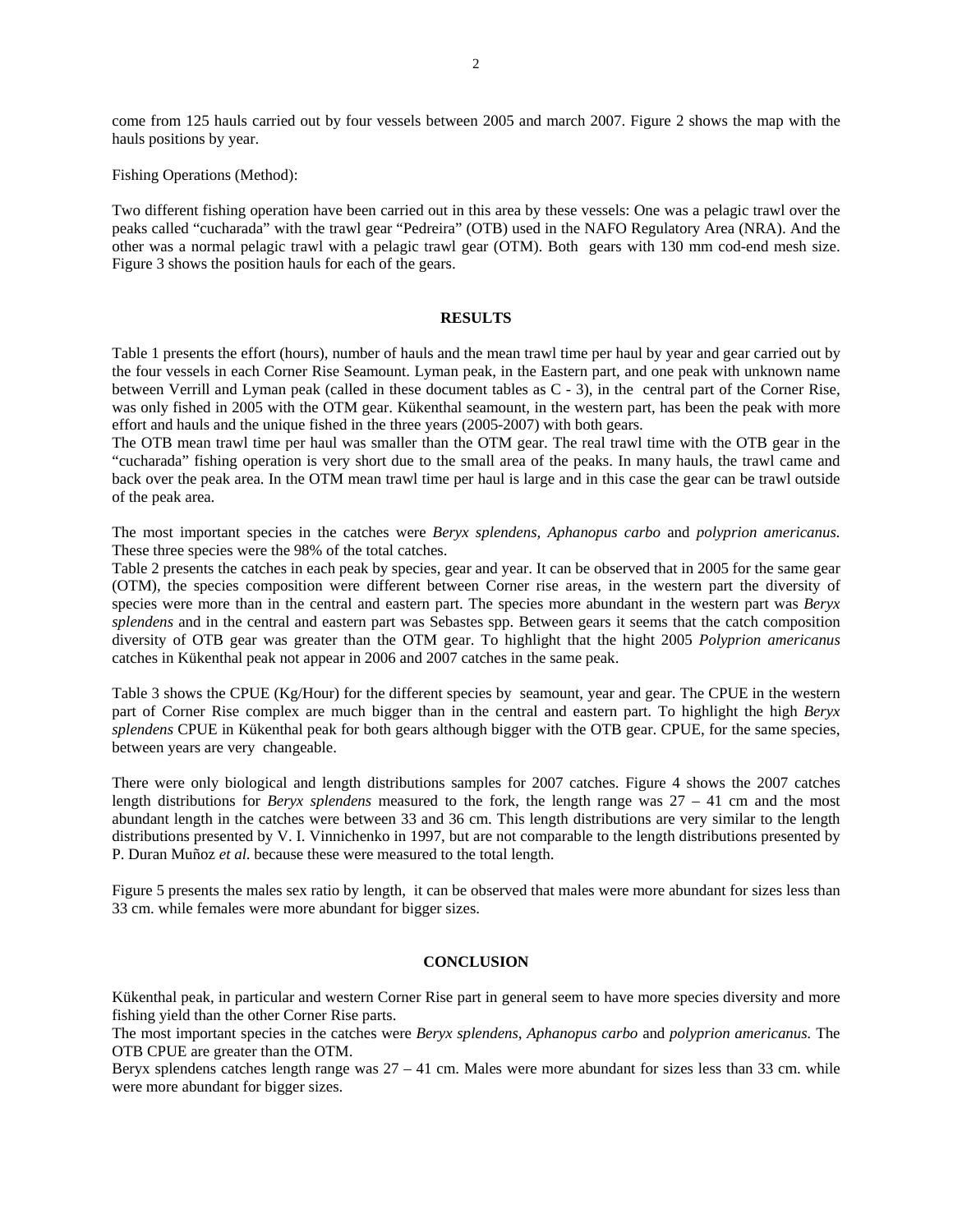# **REFERENCES**

- Durán Muñoz P., M. Mandado, A. Gago, C. Gómez & G. Fernández. 2005. BRIEF RESULTS OF A TRAWL EXPERIMENTAL SURVEY AT NW ATLANTIC. NAFO SCR Doc. 05/32, Serial No. N5095.
- National Oceanic & Atmospheric Administration (NOAA). Ocean Explorer. Deep Atlantic Stepping Stones: Exploring the Western North Atlantic Seamounts http://oceanexplorer.noaa.gov/explorations/05stepstones/logs/summary/summary.html
- Vinnichenko V. I. 1997. Russian Investigations and deep water Fishery on the Corner Rising Seamount in Subarea 6. NAFO Scientific Council Studies Number 30: 41-49.
- Walting L. 2006. Seamount studies in the NW Atlantic. Workshop on the Cobalt-Rich-Crusts and the Diversity and Distribution Patterns of Seamount Fauna. Kingston, Jamaica, 27-31 March 2006.

| Table 1.- Spanish fleet fishing effort (hours), number of hauls and haul mean time trawl by gear and year in the |  |  |  |  |  |  |  |
|------------------------------------------------------------------------------------------------------------------|--|--|--|--|--|--|--|
| Corner Rise Complex.                                                                                             |  |  |  |  |  |  |  |

| <b>Corner Seamount</b> | Gear       |                | 2005 | 2006 | 2007 | Total          |
|------------------------|------------|----------------|------|------|------|----------------|
|                        | <b>OTB</b> | Effort (hours) | 101  |      | 16   | 117            |
| Kükenthal              |            | Hauls          | 75   |      | 11   | 86             |
|                        |            | Mean Time Haul | 1.3  |      | 1.5  | 1.4            |
|                        | <b>OTM</b> | Effort (hours) | 43   | 43   |      | 92             |
|                        |            | Hauls          | 12   | 22   |      | 35             |
|                        |            | Mean Time Haul | 3.6  | 2.0  | 6.0  | 2.6            |
| Goode                  | OTM        | Effort (hours) |      |      | 16   | 17             |
|                        |            | Hauls          |      |      |      | $\overline{2}$ |
|                        |            | Mean Time Haul | 0.7  |      | 16.3 | 8.5            |
| $C - 3$                | <b>OTM</b> | Effort (hours) | 8    |      |      | 8              |
|                        |            | Hauls          |      |      |      | 1              |
|                        |            | Mean Time Haul | 8.1  |      |      | 8.1            |
| Lyman                  | OTM        | Effort (hours) |      |      |      | 7              |
|                        |            | Hauls          |      |      |      | 1              |
|                        |            | Mean Time Haul | 7.0  |      |      | 7.0            |
| Total Effort (hours)   |            |                | 160  | 43   | 38   | 242            |
| <b>Total Hauls</b>     |            |                | 90   | 22   | 13   | 125            |
| Mean Time Haul         |            |                | 1.8  | 2.0  | 3.0  | 1.9            |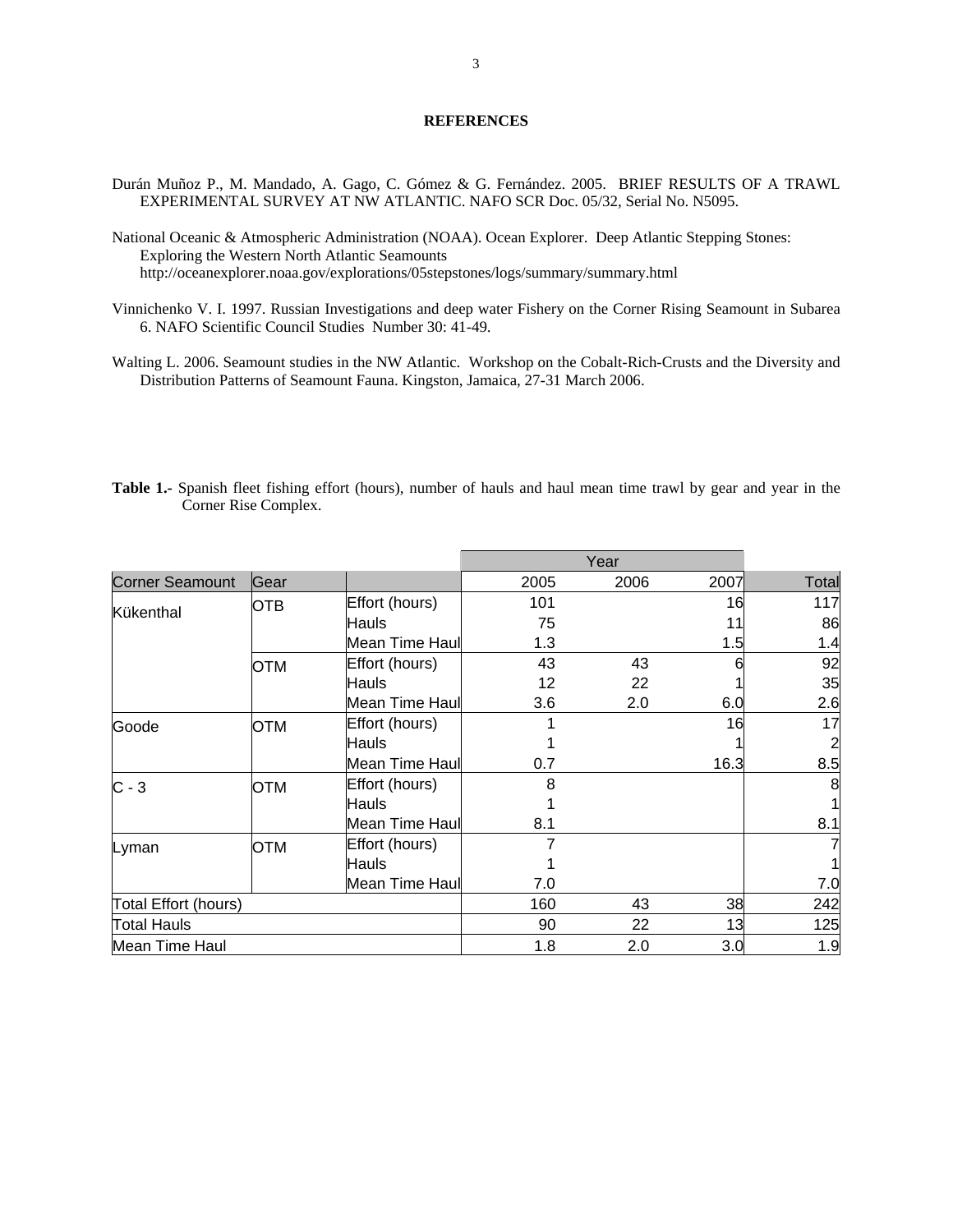| <b>Corner Peak</b>     | Gear             | Scientific_name              | 2005   | 2006  | 2007 | <b>Total</b>     |
|------------------------|------------------|------------------------------|--------|-------|------|------------------|
| Kükenthal              | <b>OTB</b>       | Beryx splendens              | 1084.0 |       | 52.1 | 1136.2           |
|                        |                  | Polyprion americanus         | 24.7   |       |      | 24.7             |
|                        |                  | Hexanchus griseus            | 8.2    |       |      | 8.2              |
|                        |                  | Aphanopus carbo              | 4.3    |       |      | 4.3              |
|                        |                  | Trachichthyidae              | 2.4    |       |      | 2.4              |
|                        |                  | Alepocephalus spp            | 1.7    |       | 0.0  | 1.7              |
|                        |                  | Mustelus mustelus            |        |       | 1.1  | 1.1              |
|                        |                  | Mitsukurina owstoni          |        |       | 0.5  | 0.5              |
|                        |                  | Squaliformes                 | 0.1    |       |      | 0.1              |
|                        |                  | Rubetus pretiotus            |        |       | 0.1  | 0.1              |
|                        |                  | Epigonus telescopus          | 0.0    |       |      | 0.0              |
|                        |                  | Centhrolophus niger          |        |       | 0.0  | 0.0              |
|                        |                  | Polyprium americanus         |        |       | 0.0  | 0.0              |
|                        |                  | Grammicolepis brachiuscuulus |        |       | 0.0  | 0.0              |
|                        |                  | Chimaerra monstrosa          |        |       | 0.0  | 0.0              |
|                        |                  | Hoplostethus atlanticus      | 0.0    |       |      | 0.0              |
|                        |                  | Hoplostethus mediterraneus   |        |       | 0.0  | 0.0              |
|                        |                  | Corales blandos              |        |       | 0.0  | 0.0              |
|                        |                  | <b>Osteichthyes</b>          | 0.0    |       |      | 0.0              |
|                        |                  | Lophiidae                    |        |       | 0.0  | 0.0              |
|                        | <b>Total OTB</b> |                              | 1125.5 |       | 53.9 | 1179.3           |
|                        | <b>OTM</b>       | Beryx splendens              | 35.5   | 63.7  |      | 99.2             |
|                        |                  | Aphanopus carbo              | 4.1    | 81.0  | 0.0  | 85.1             |
|                        |                  | Epigonus telescopus          | 1.2    | 3.6   |      | 4.8              |
|                        |                  | Sebastes spp                 | 4.7    |       |      | 4.7              |
|                        |                  | Elasmobranchii               | 2.0    |       |      | 2.0              |
|                        |                  | Mitsukurina owstoni          |        | 0.2   |      | 0.2              |
|                        |                  | Centroscymnus coelolepis     |        | 0.1   |      | 0.1              |
|                        |                  | Hoplostethus atlanticus      | 0.0    |       |      | 0.0              |
|                        |                  | Macrourus spp                | 0.0    | 0.0   |      | 0.0              |
|                        |                  | Chimaera monstrosa           | 0.0    |       |      | 0.0              |
|                        |                  | Illex spp.                   |        |       | 0.0  | 0.0              |
|                        | <b>Total OTM</b> |                              | 47.5   | 148.6 | 0.0  | 196.0            |
| <b>Total Kükenthal</b> |                  |                              | 1172.9 | 148.6 | 53.9 | 1375.4           |
| Goode                  | <b>OTM</b>       | Beryx splendens              | 5.3    |       | 0.0  | 5.3              |
|                        |                  | Mitsukurina owstoni          |        |       | 0.2  | 0.2              |
|                        |                  | Rubetus pretiotus            |        |       | 0.0  | 0.0              |
|                        |                  | Illex spp.                   |        |       | 0.0  | 0.0              |
|                        | Total OTM        |                              | 5.3    |       | 0.2  | 5.5              |
| <b>Total Goode</b>     |                  |                              | 5.3    |       | 0.2  | 5.5              |
| $C - 3$                | <b>OTM</b>       | Sebastes spp                 | 0.5    |       |      | 0.5              |
|                        |                  | Aphanopus carbo              | 0.3    |       |      | 0.3              |
|                        |                  | <b>Beryx splendens</b>       | 0.1    |       |      | 0.1              |
|                        | Total OTM        |                              | 0.9    |       |      | 0.9              |
| Total C - 3            |                  |                              | 0.9    |       |      | 0.9              |
|                        | <b>OTM</b>       |                              | 1.2    |       |      | 1.2              |
| Lyman                  |                  | Sebastes spp                 |        |       |      |                  |
|                        |                  | Aphanopus carbo              | 0.9    |       |      | 0.9              |
|                        |                  | Beryx splendens              | 0.1    |       |      | 0.1              |
|                        | <b>Total OTM</b> |                              | 2.2    |       |      | 2.2              |
| Total Lyman            |                  |                              | 2.2    |       |      | $\overline{2.2}$ |
| Total                  |                  |                              | 1181.3 | 148.6 | 54.1 | 1383.9           |

**Table 2**.- Spanish total catches (tons) by species, gear and year in the Corner Rise Complex.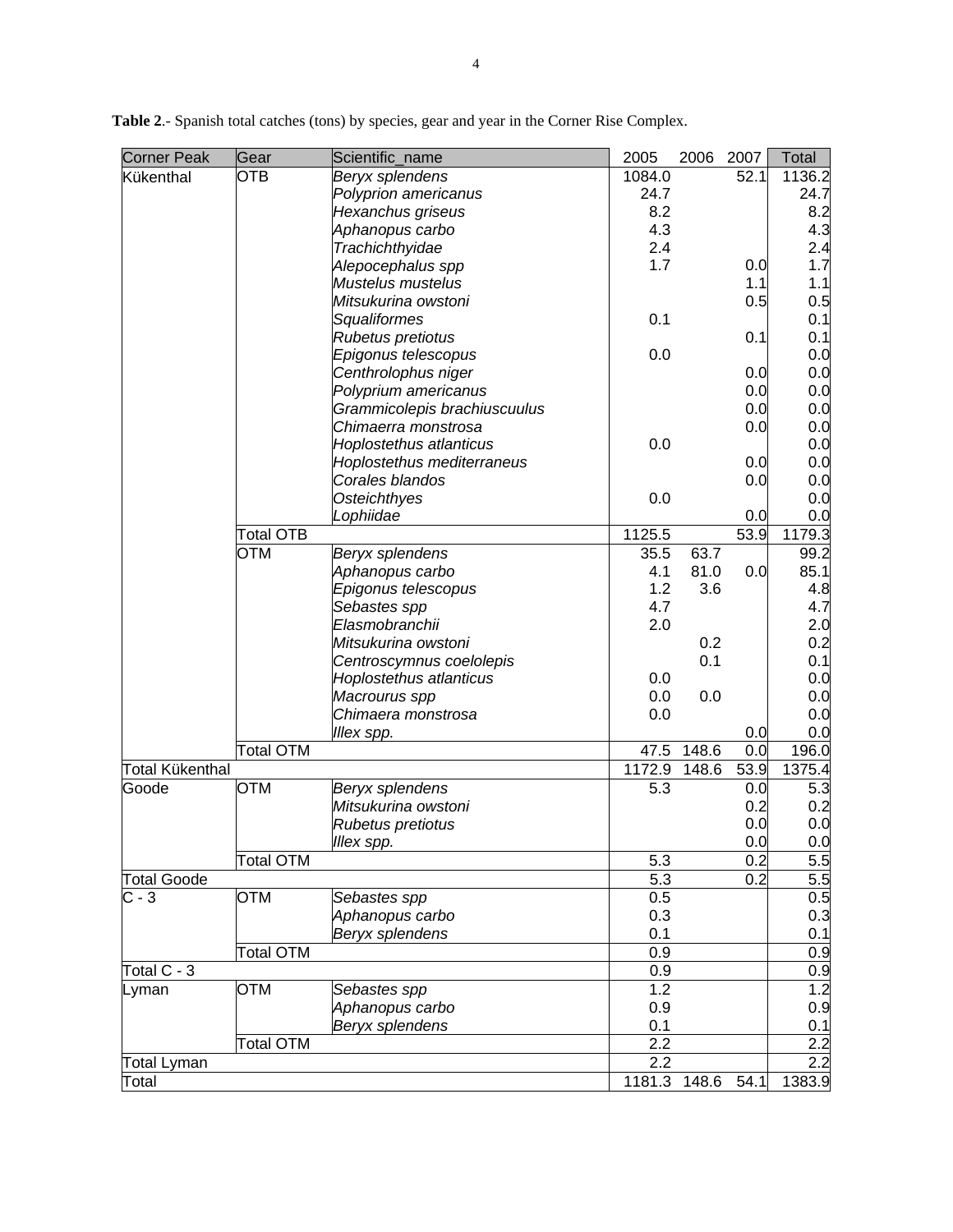|             |            |                              | Year  |                |      |                 |
|-------------|------------|------------------------------|-------|----------------|------|-----------------|
| Corner Peak | Gear       | Scientific_name              | 2005  | 2006           | 2007 | Total           |
|             |            | Beryx splendens              | 10719 |                | 3228 | 9687            |
|             |            | Polyprion americanus         | 244   |                |      | 211             |
|             | OTB        | Hexanchus griseus            | 81    |                |      | 69              |
| Kükenthal   |            | Aphanopus carbo              | 43    |                |      | 37              |
|             |            | Trachichthyidae              | 24    |                |      | 20              |
|             |            | Alepocephalus spp            | 17    |                |      | 15              |
|             |            | Mustelus mustelus            |       |                | 68   | 9               |
|             |            | Mitsukurina owstoni          |       |                | 32   |                 |
|             |            | Squaliformes                 | 1     |                |      |                 |
|             |            | Rubetus pretiotus            |       |                |      |                 |
|             |            | Epigonus telescopus          | 0     |                |      |                 |
|             |            | Centhrolophus niger          |       |                |      |                 |
|             |            | Polyprium americanus         |       |                |      | 0               |
|             |            | Grammicolepis brachiuscuulus |       |                |      |                 |
|             |            | Chimaerra monstrosa          |       |                |      |                 |
|             |            | Hoplostethus atlanticus      | 0     |                |      |                 |
|             |            | Hoplostethus mediterraneus   |       |                |      |                 |
|             |            | Corales blandos              |       |                |      |                 |
|             |            | <b>Osteichthyes</b>          | 0     |                |      |                 |
|             |            | Lophiidae                    |       |                | 0    |                 |
|             |            |                              |       |                |      |                 |
|             |            | Beryx splendens              | 823   | 1470           |      | 1073            |
|             | <b>OTM</b> | Aphanopus carbo              | 94    | 1869           | 2    | 921             |
|             |            | Epigonus telescopus          | 28    | 83             |      | 52              |
|             |            | Sebastes spp                 | 109   |                |      | 51              |
|             |            | Elasmobranchii               | 46    |                |      | 22              |
|             |            | Mitsukurina owstoni          |       | 3              |      |                 |
|             |            | Centroscymnus coelolepis     |       | $\overline{2}$ |      |                 |
|             |            | Hoplostethus atlanticus      | 1     |                |      |                 |
|             |            | Macrourus spp                | 0     | $\mathbf 0$    |      |                 |
|             |            | Chimaera monstrosa           | 0     |                |      |                 |
|             |            | Illex spp.                   |       |                | O    |                 |
|             |            | Beryx splendens              | 7885  |                | 0    | 310             |
| Goode       | <b>OTM</b> | Mitsukurina owstoni          |       |                | 12   | 11              |
|             |            | Rubetus pretiotus            |       |                |      |                 |
|             |            | Illex spp.                   |       |                | 0    |                 |
|             |            | Sebastes spp                 | 56    |                |      | 56              |
| $C - 3$     | <b>OTM</b> |                              | 42    |                |      | 42              |
|             |            | Aphanopus carbo              | 12    |                |      | 12              |
|             |            | Beryx splendens              |       |                |      |                 |
| Lyman       | <b>OTM</b> | Sebastes spp                 | 176   |                |      | 176             |
|             |            | Aphanopus carbo              | 130   |                |      | 130             |
|             |            | Beryx splendens              | 10    |                |      | 10 <sub>1</sub> |

**Table 3.-** Spanish CPUE (Kg/Hour) by species, gear and year in the Corner Rise Complex.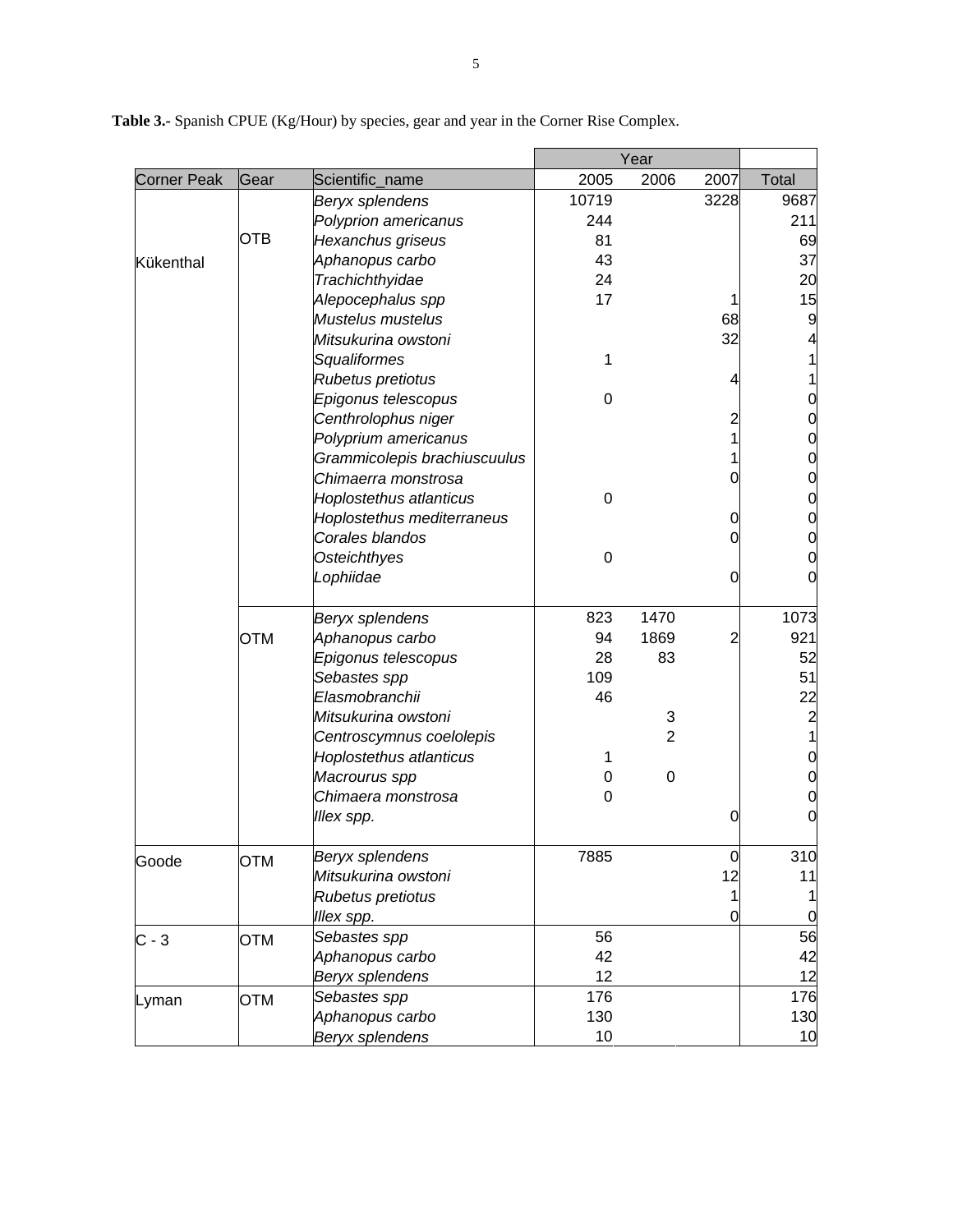

**Figure 1.-** Corner Rise Seamount Complex map with areas and peak names.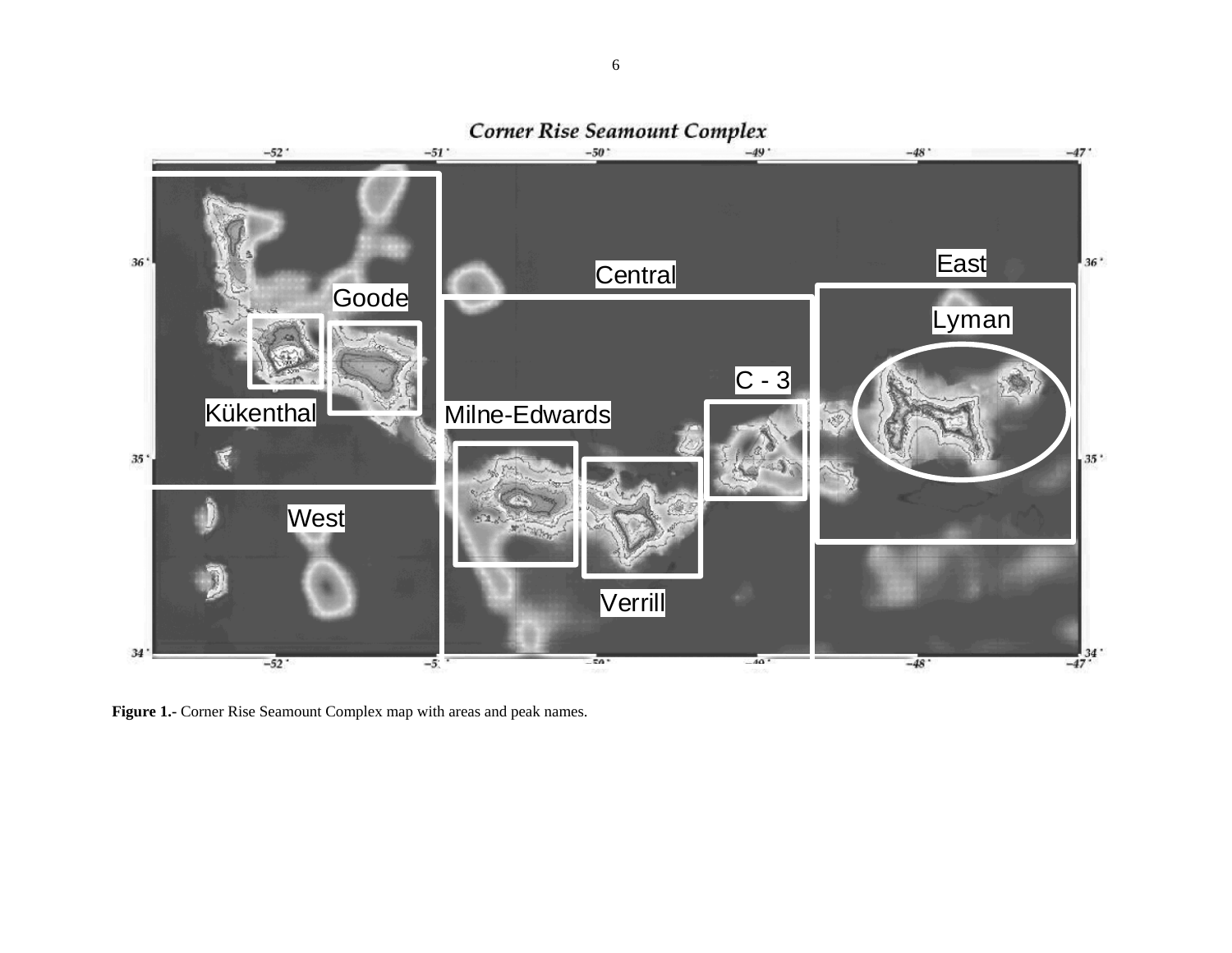

Figure 2.- Corner Rise Seamount Complex map with the hauls positions by year.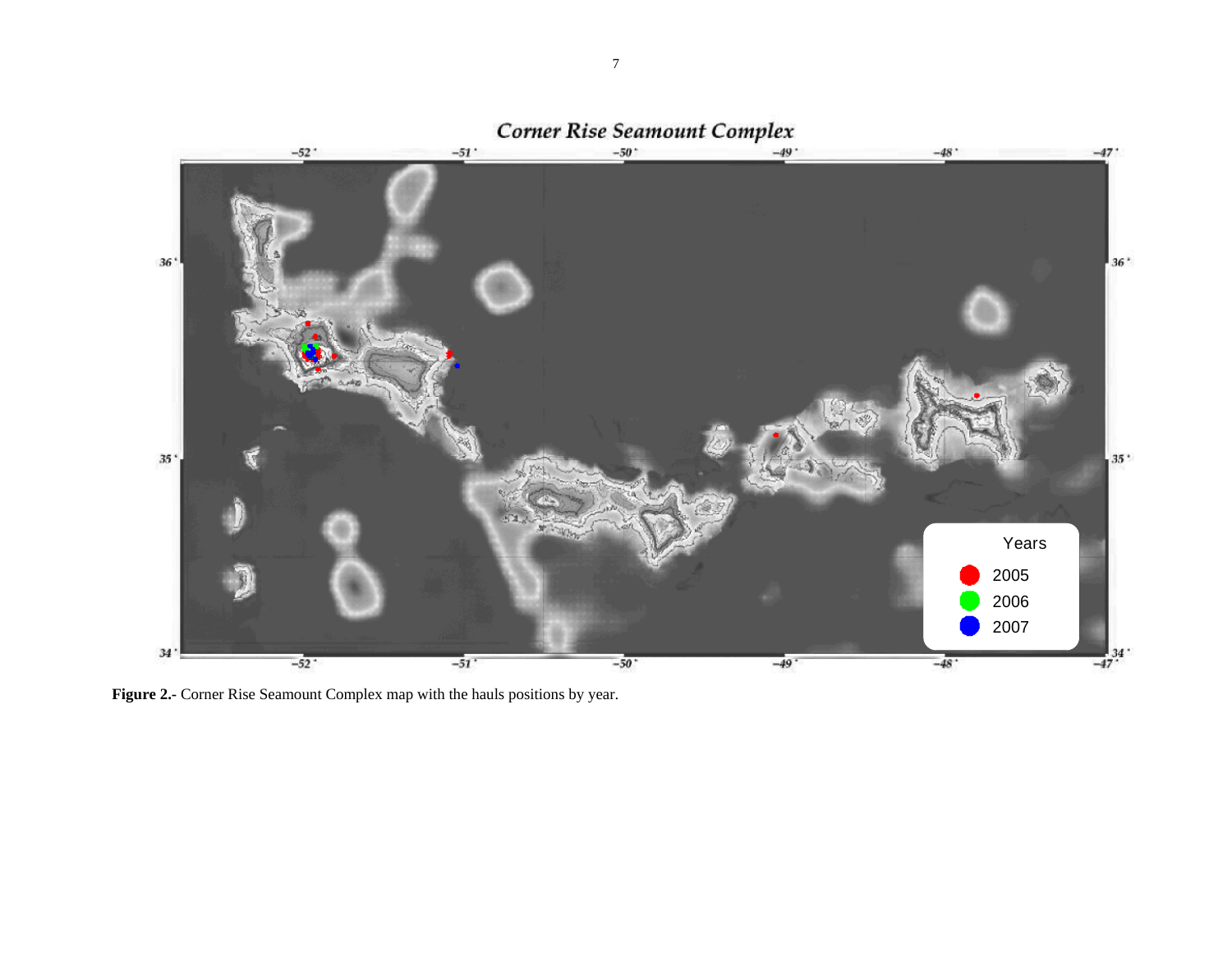

Figure 3.- Corner Rise Seamount Complex map with the hauls positions by gear.